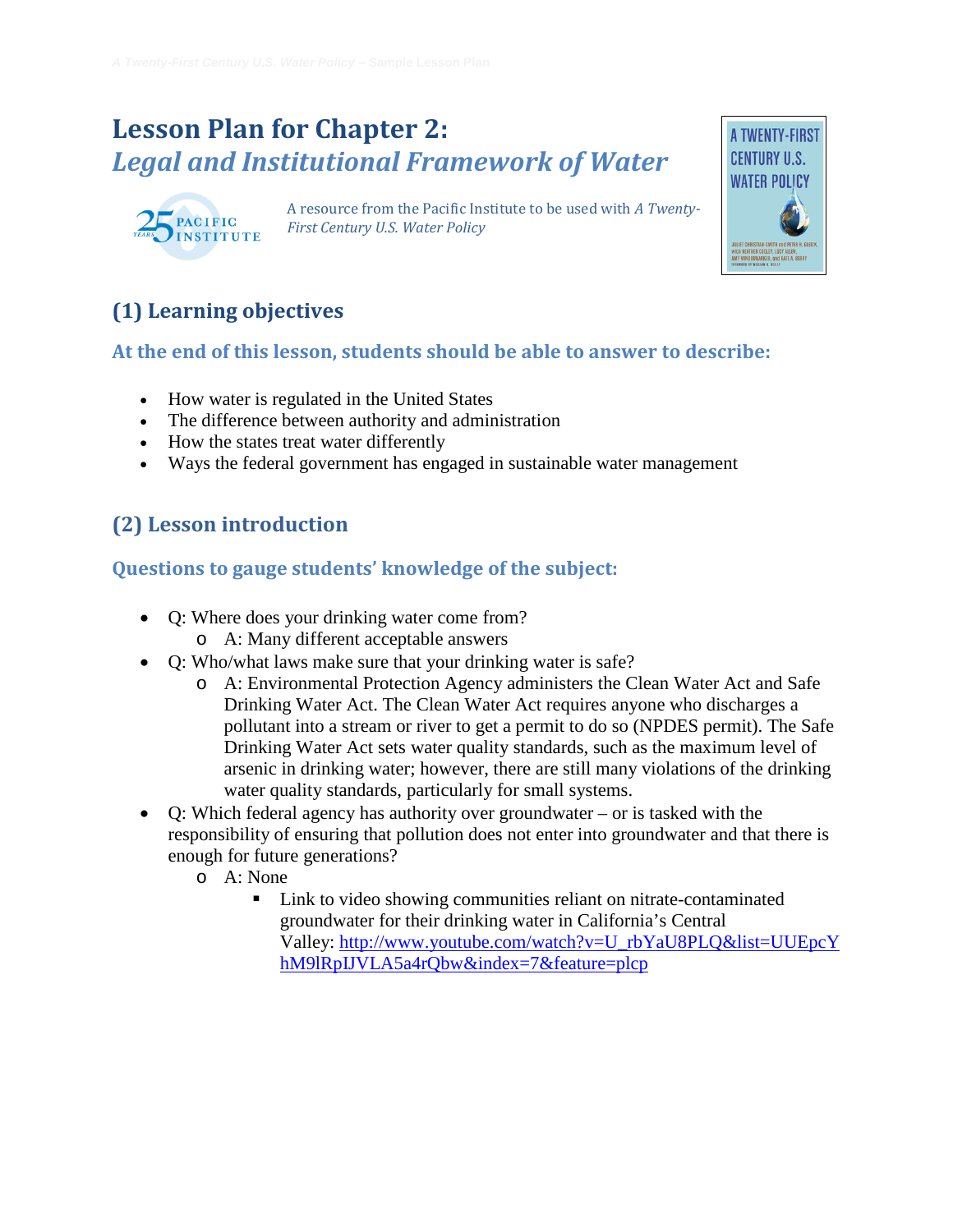## **(3) Key concepts**

- Review the concept of federalism in the context of the U.S.
	- o States and federal government have distinct but sometimes overlapping spheres of influence and authority
- Federal authority over water resources
	- o Derives from Commerce Clause and the Property Clause
	- o Accumulated over time
	- o Lead to a fragmented system more than 30 different federal agencies with water-related responsibilities
	- o Limited funding all of the federal government's water-related responsibilities only make up around 1% of total federal budget authority
- Authority vs. Administration
	- o Federal agencies may have authorities that they do not act upon for political or financial reasons
- States Water Rights
	- o States allocate water based on different legal frameworks, e.g., riparian rights and prior appropriation
	- o Surface water and groundwater are often regulated differently

## **(4) Learning activity**

- **Federal Water Management Soup** (see following pages for a template for this activity)
	- o Students divide into teams and try to match the responsibilities and authorities of different federal agencies and of different pieces of federal legislation to their names

## **(5) Wrapping up**

- Review the main responsibilities of the federal government and gaps (e.g., groundwater)
- Review the major water-related federal agencies
- Pass out the **Federal Water Management Handout** (see following pages for a template for this handout)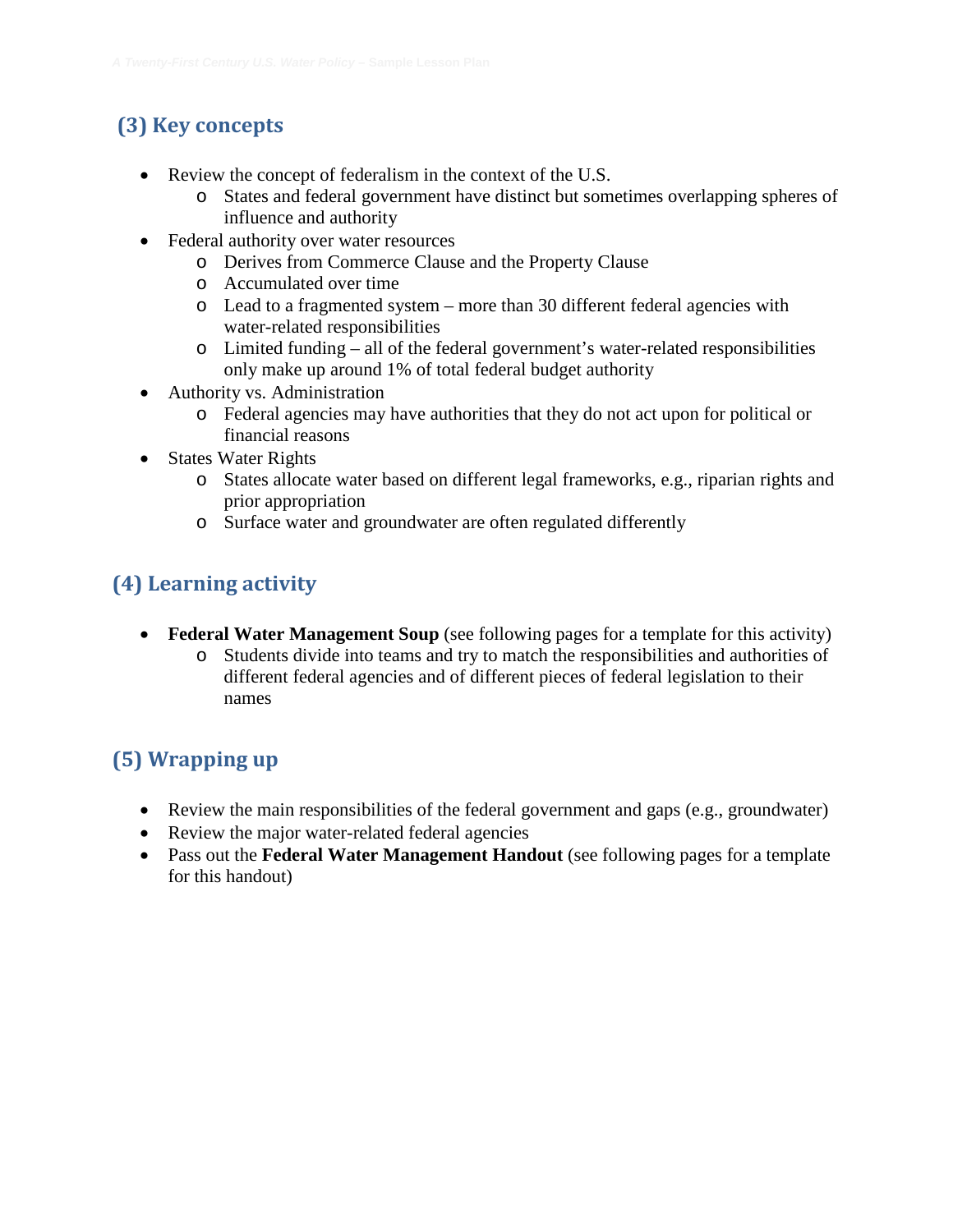This agency develops and maintains the nation's waters through the construction and operation of infrastructure, including dams and levees.



of Engineers)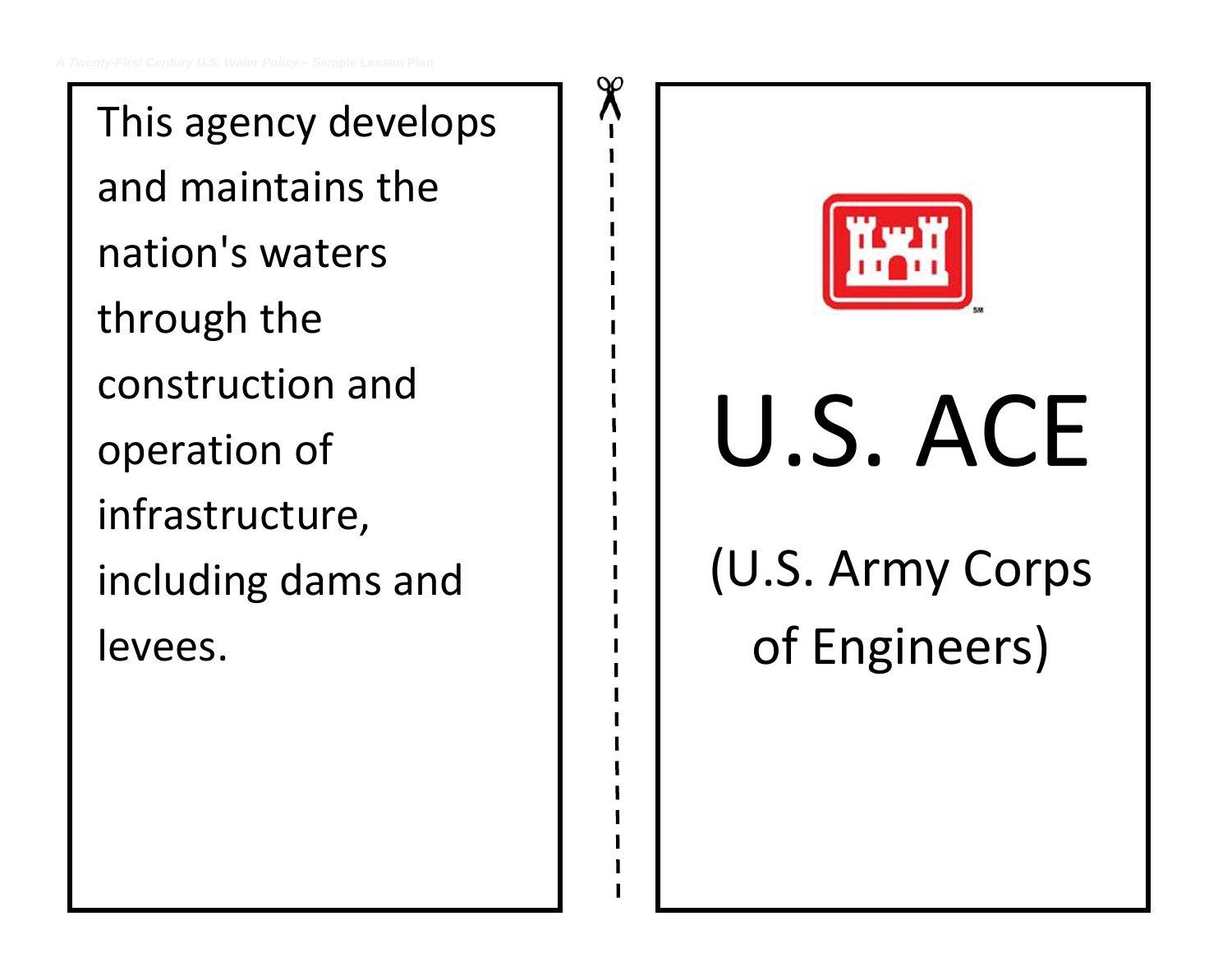This agency is responsible for the protection and management of the nation's natural resources, including water, and the protection of tribal treaty rights.

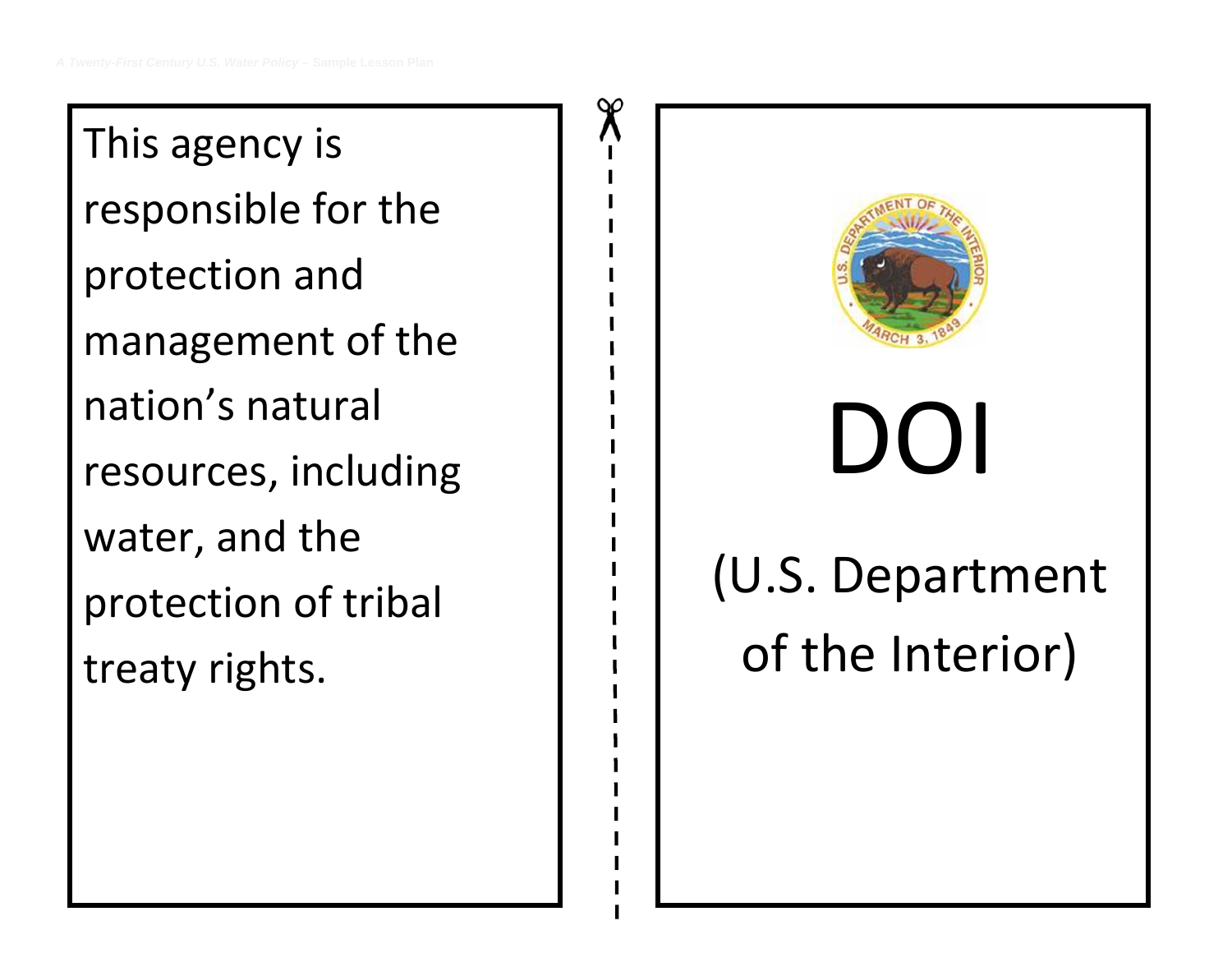This agency protects tribal treaty rights, which sometimes include water and fish harvesting rights.

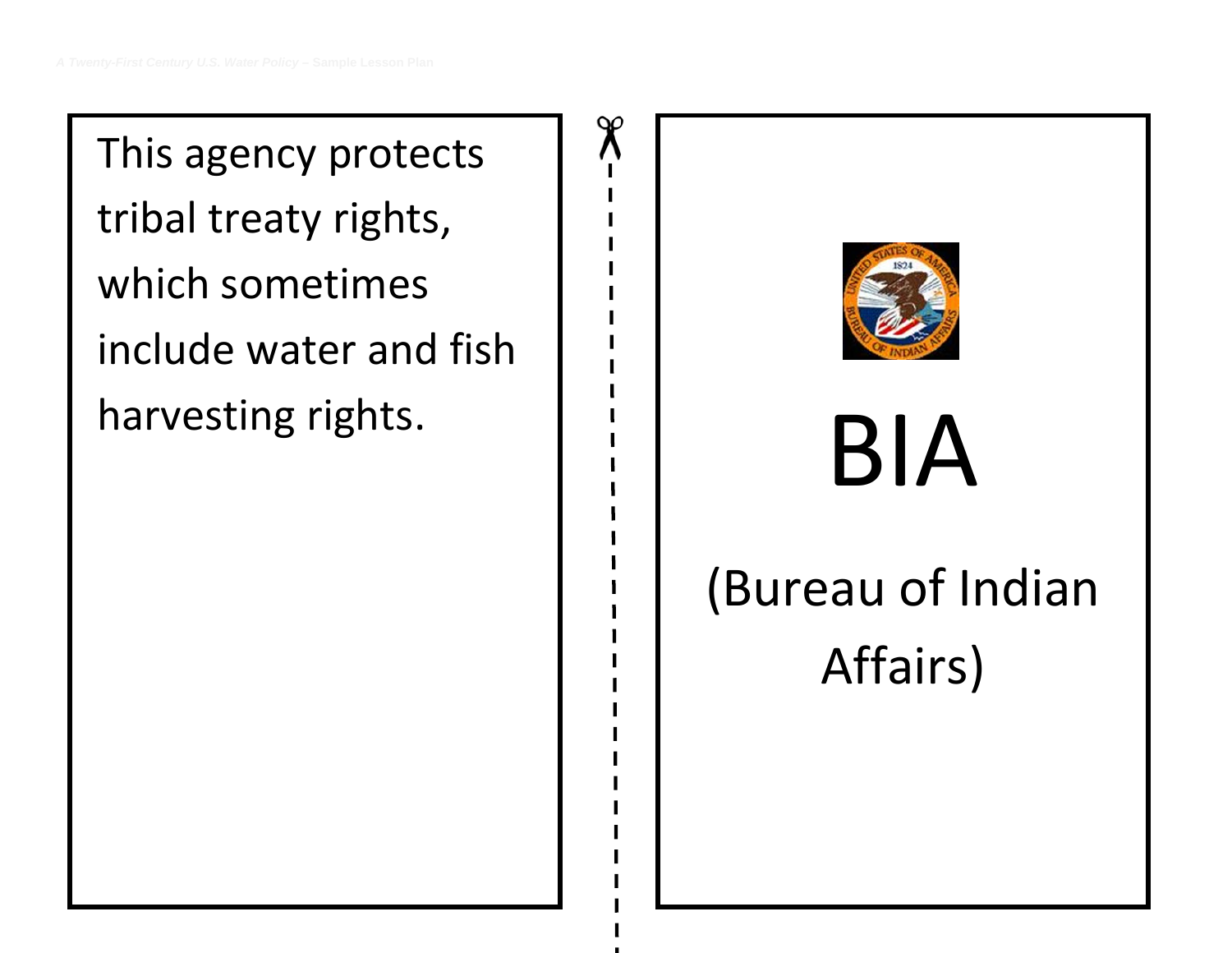This agency built and operates dams in the Western U.S., primarily to provide irrigation water to farmers and hydroelectric power for Western cities.

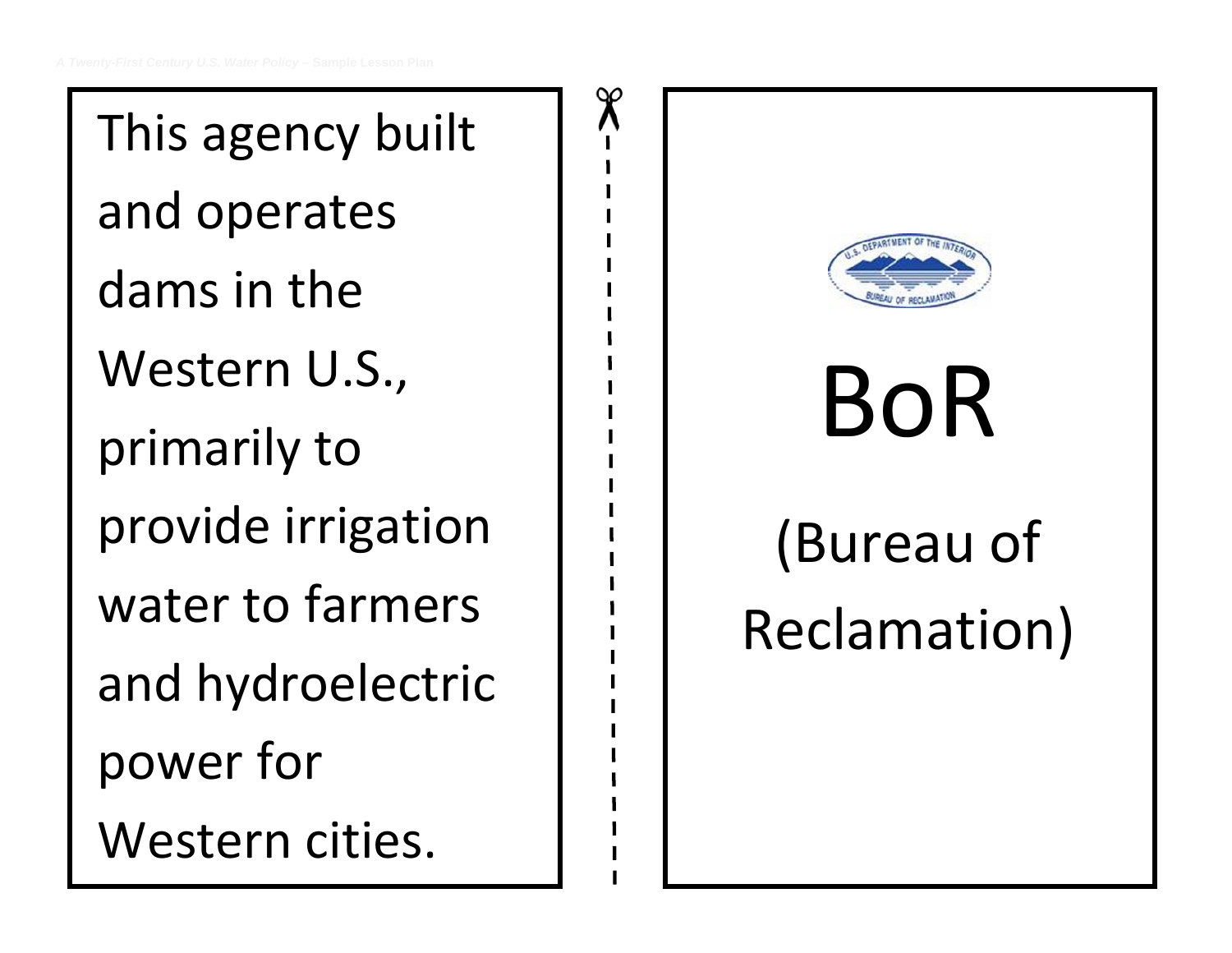This agency is responsible for protection and enhancement of fish, wildlife and plants, and their habitats. It carries out and enforces the Endangered Species Act for non-marine species.

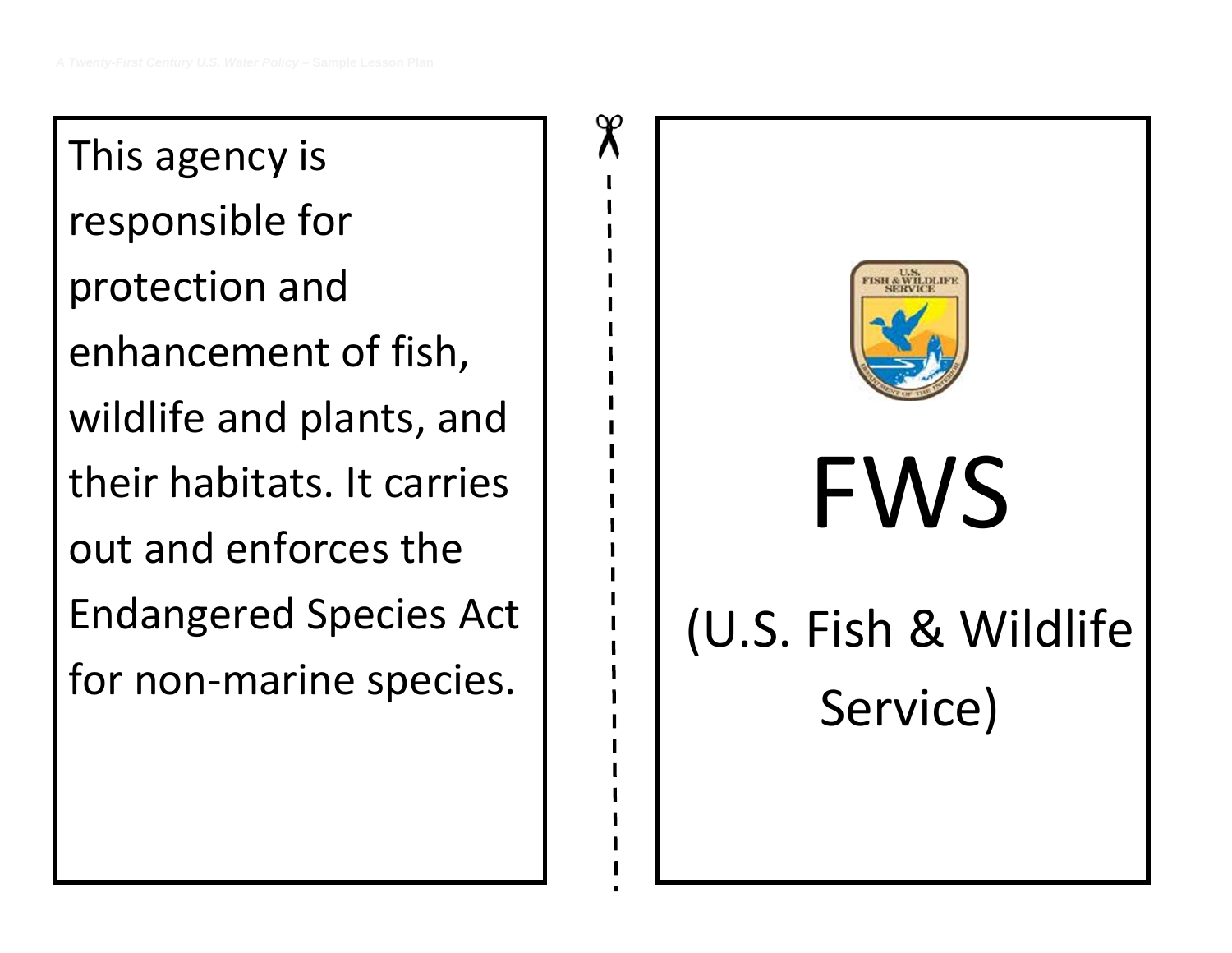This agency manages public lands. It expands conservation and outdoor recreation opportunities, including collaborating with local agencies and to revitalize waterfronts.

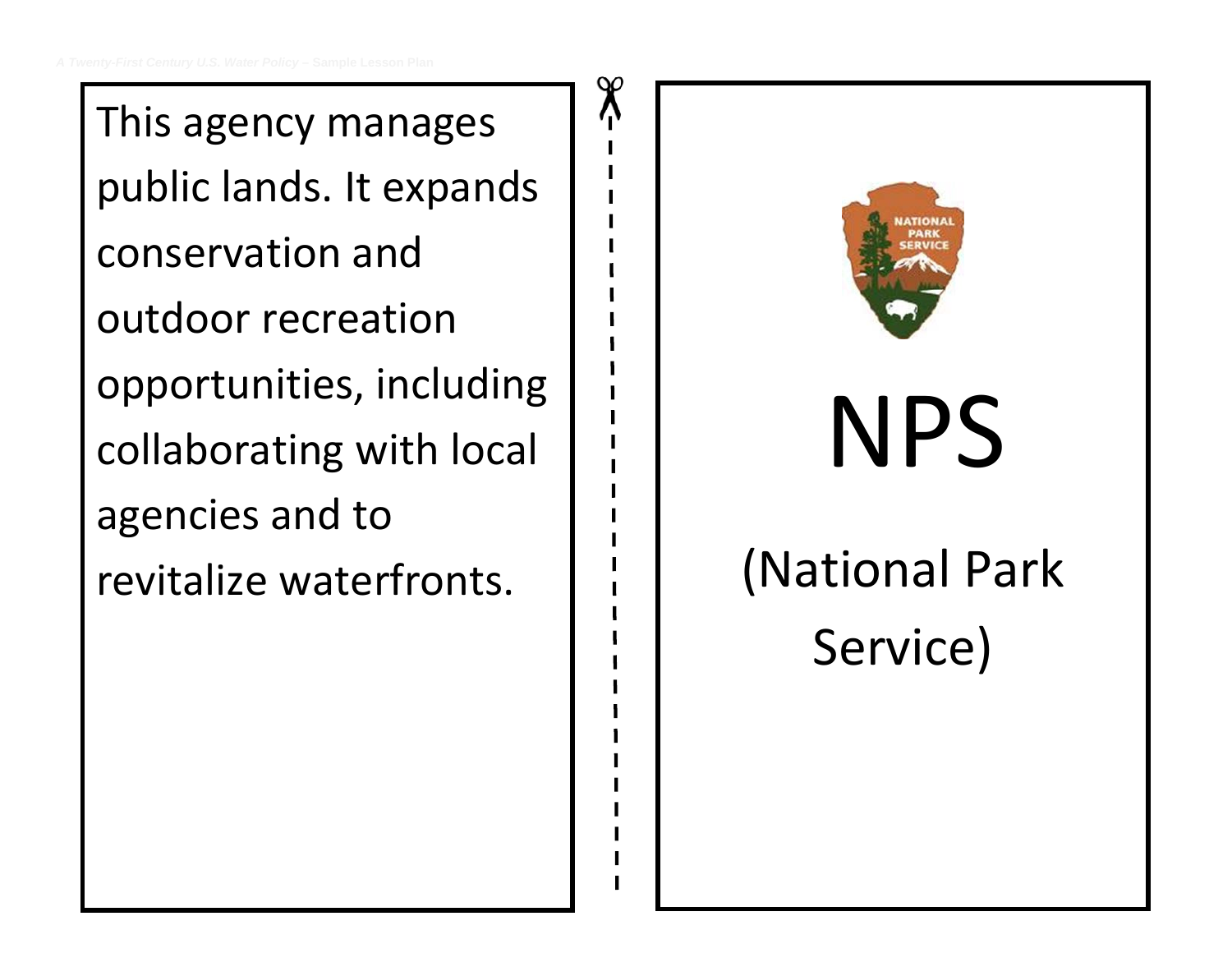This agency develops drinking water standards, gives and enforces permits allowing some water pollution, and promotes voluntary programs to reduce water pollution.

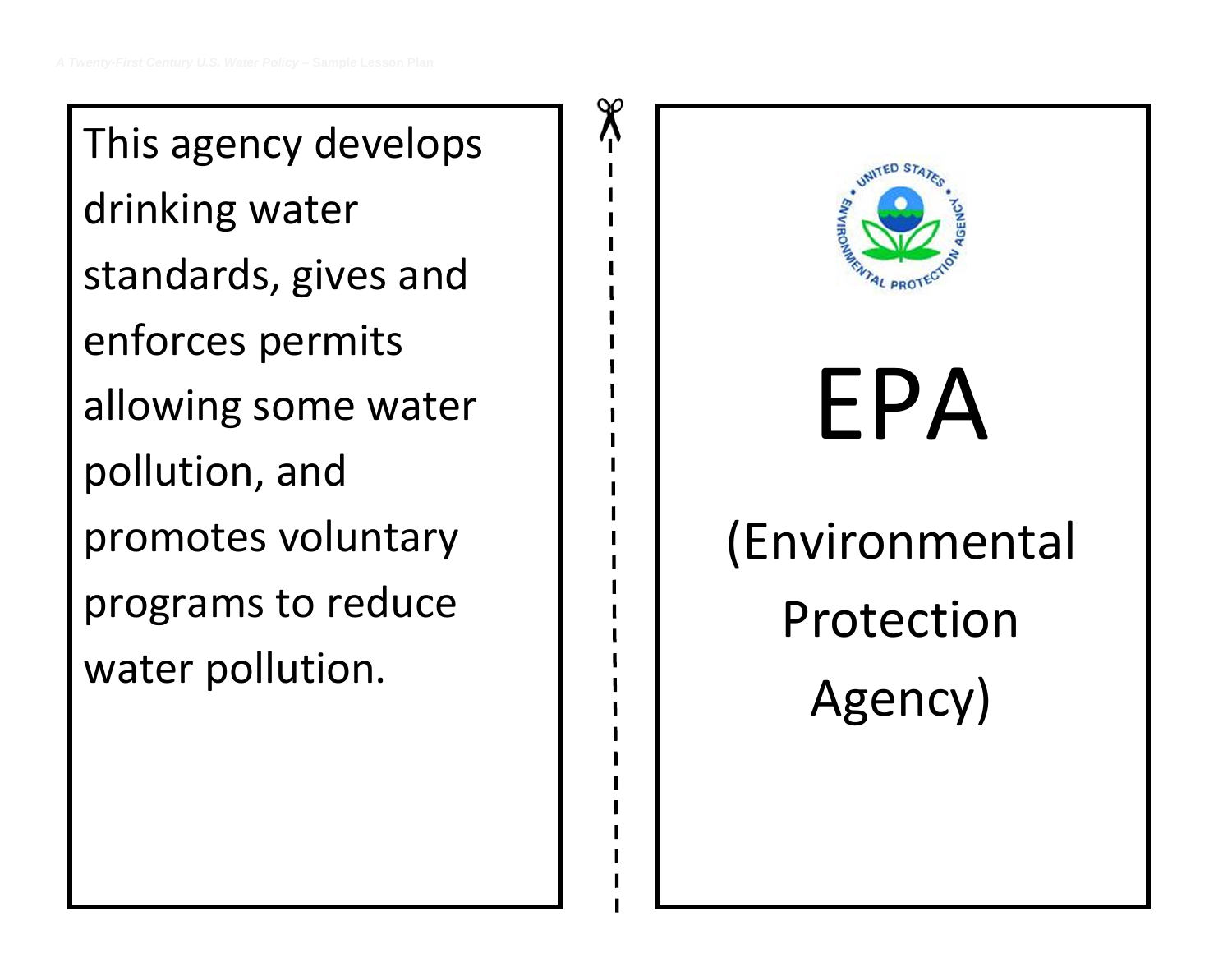$\chi$ This agency supports the preparation for, and response to, emergencies, such as floods and other water-related emergencies.

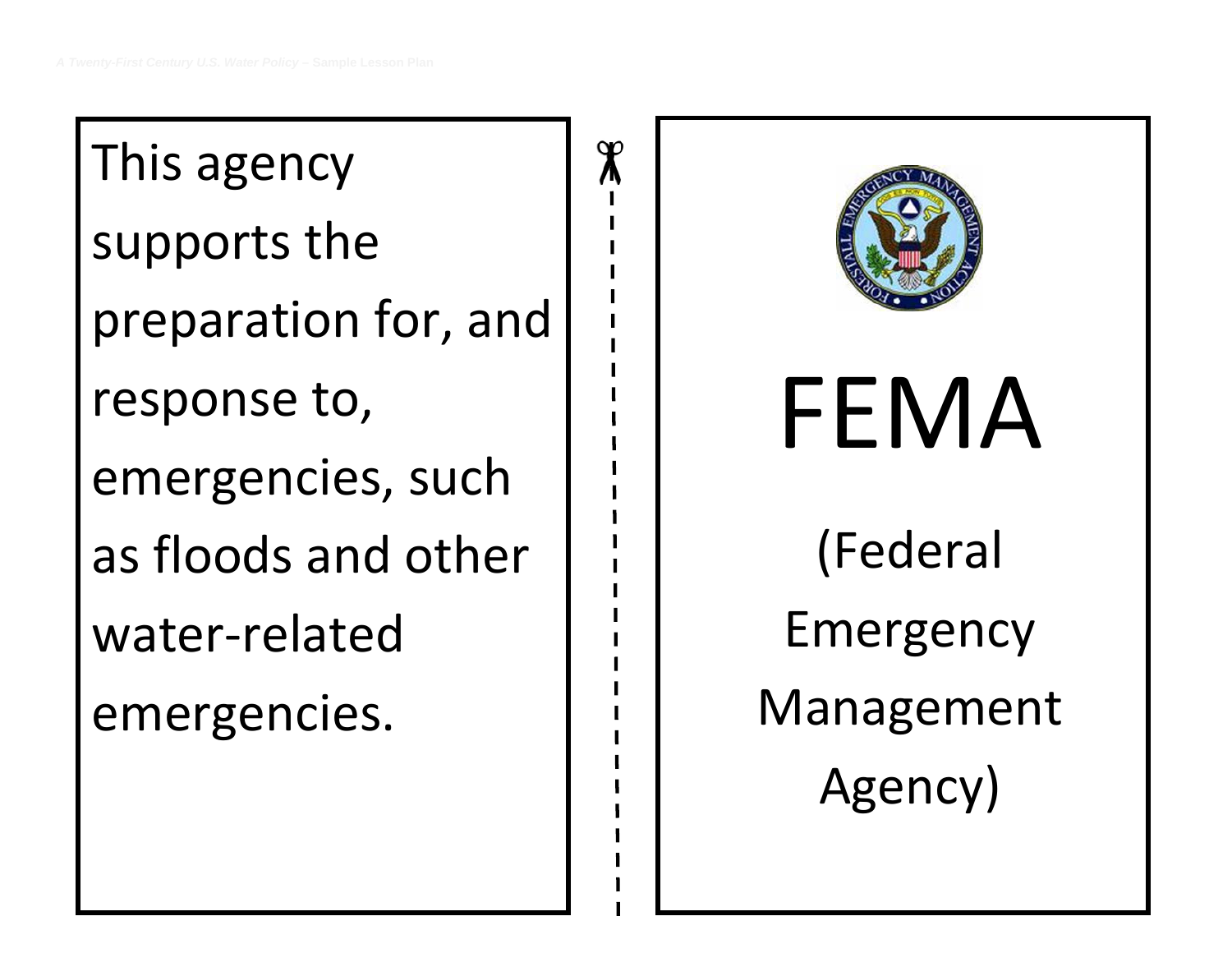This agency is responsible for protecting the public health, in part by assuring the safety of our nation's food supply, including bottled water and commercially-sold fish.

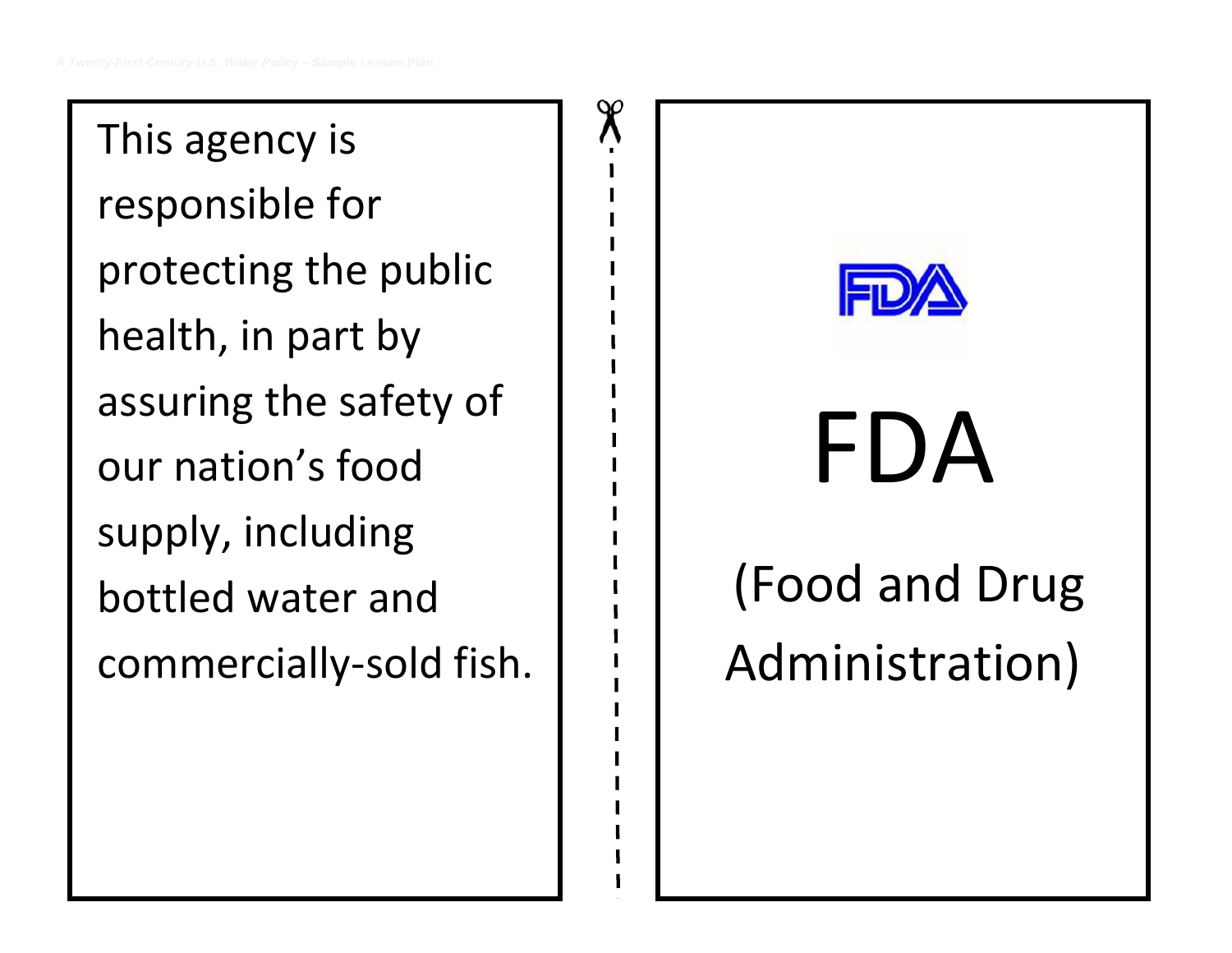This agency gives licenses allowing construction and operation of private, municipal, and state hydroelectric dams and conducts safety inspections of these dams.

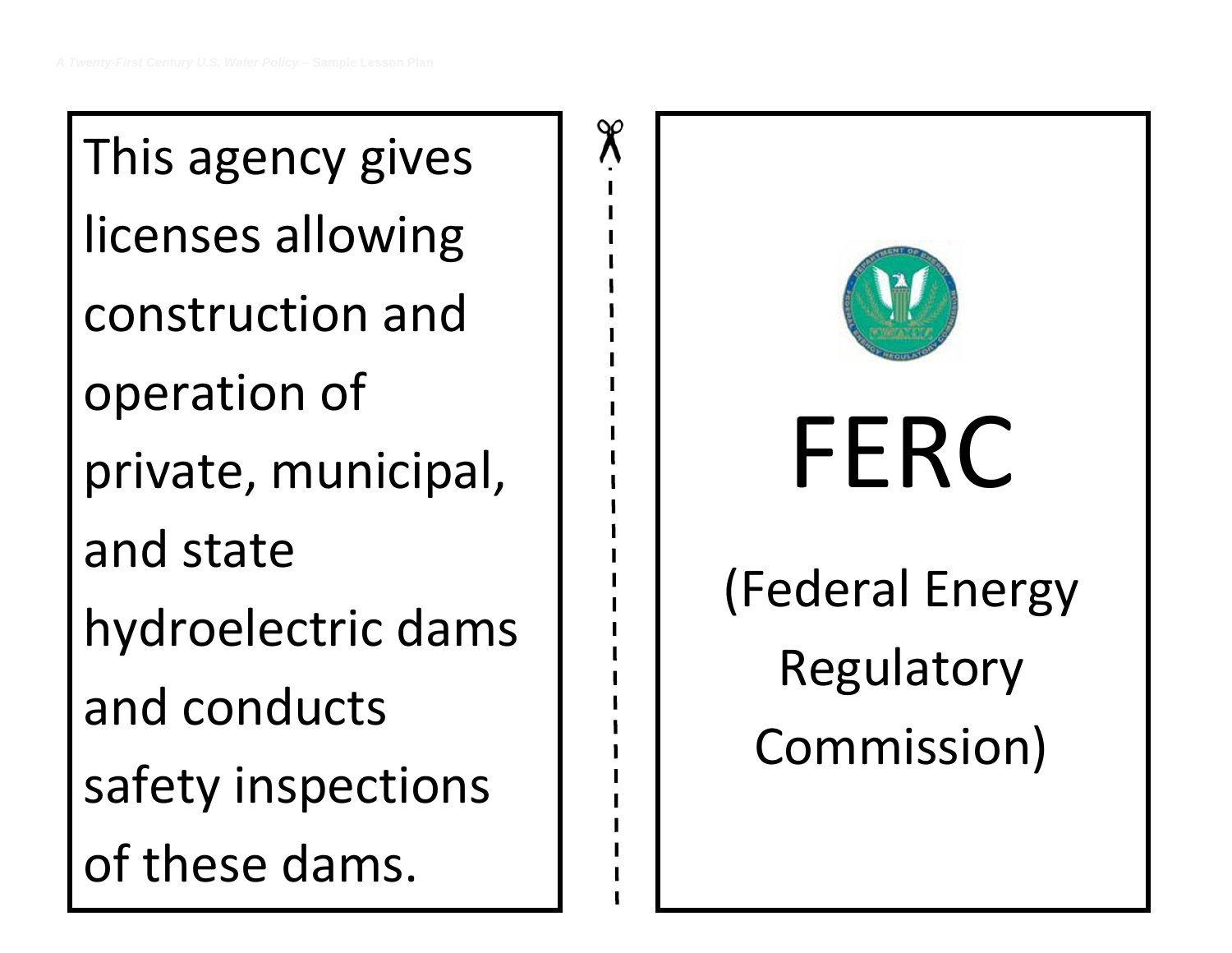This agency protects and manages living marine resources (e.g. fish and marine mammals). It carries out and enforces the Endangered Species Act for marine species.

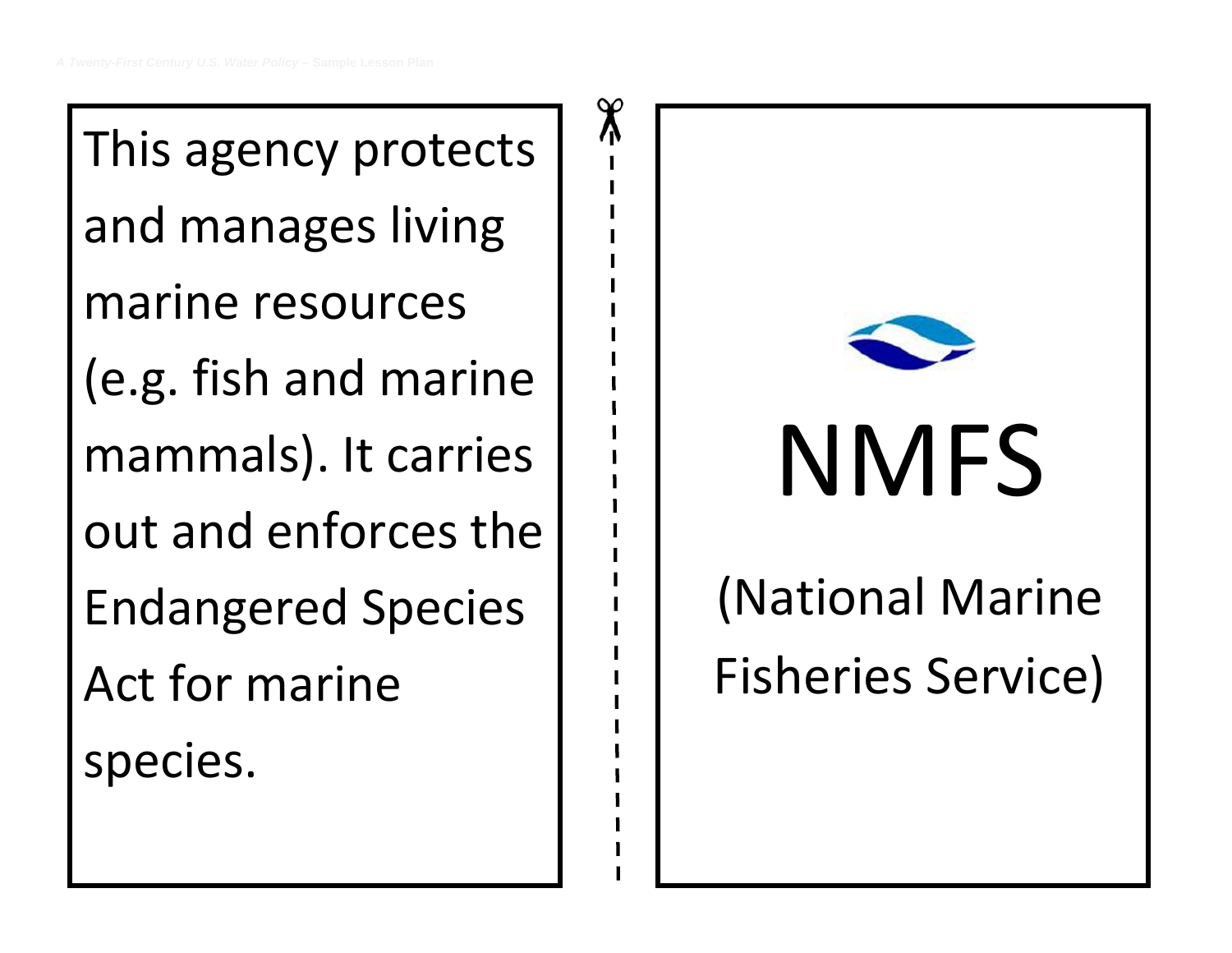This law creates broad federal authority to clean up hazardous waste sites and to compel responsible parties to perform cleanups, including cleanup of water contamination.



# **CERCLA** (Comprehensive Environmental Response, Compensation, and Liability Act)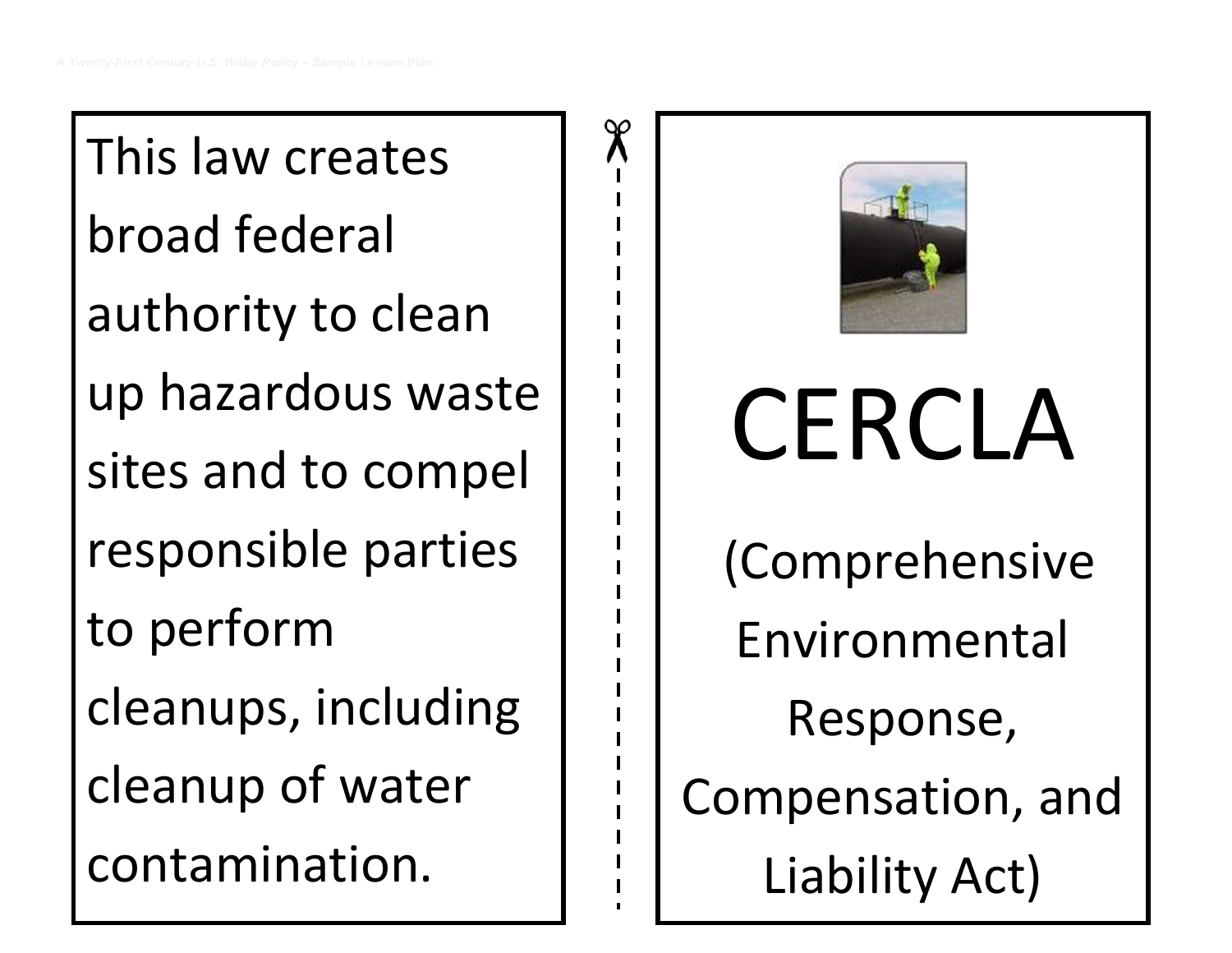This law regulates pollution of water, requires that a certain water quality level be maintained for each water body, and provides lowinterest loans for states to comply.

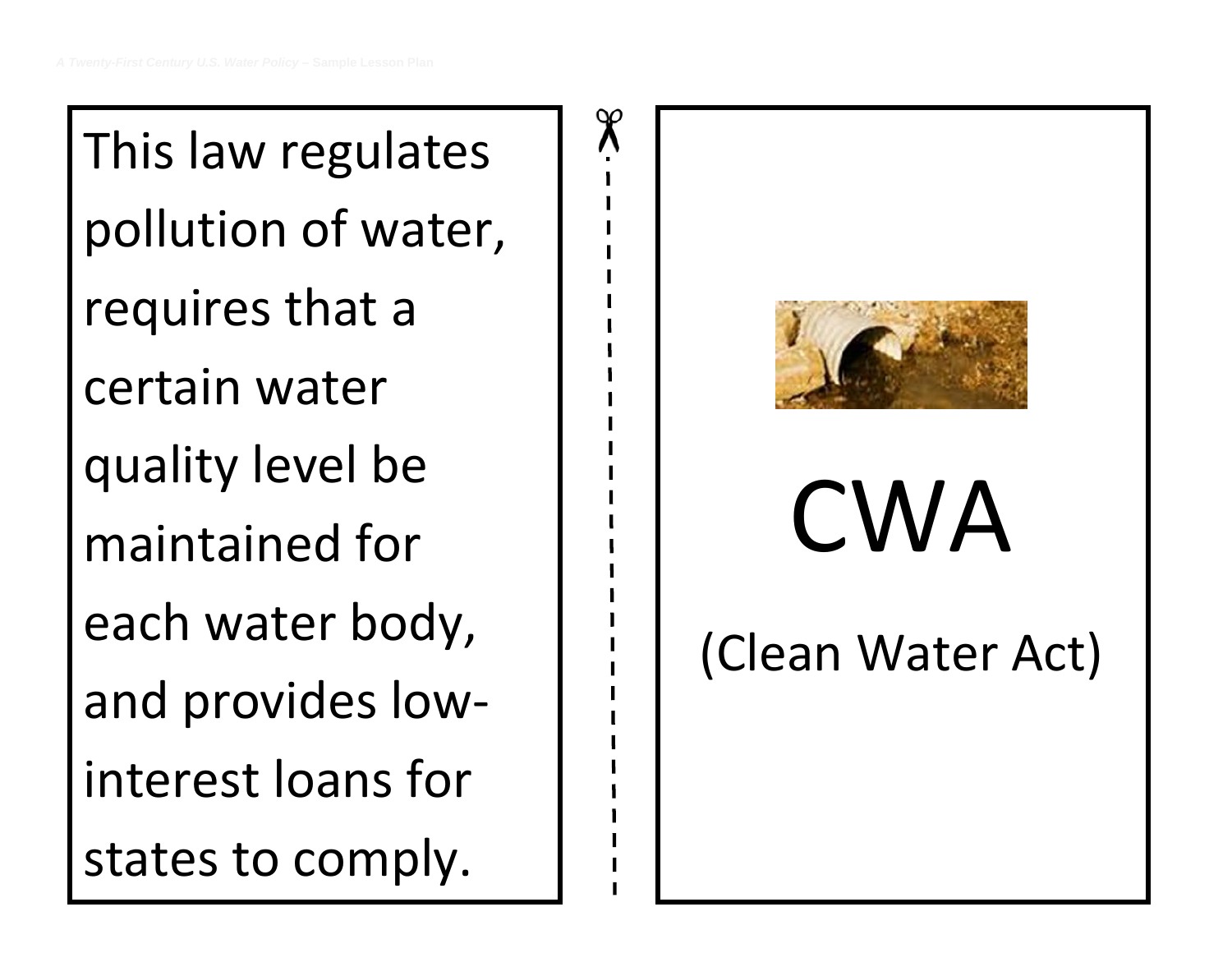This law requires that drinking water standards be developed, and that all water systems serving the public comply with these standards. It provides low-interest loans to states to comply.

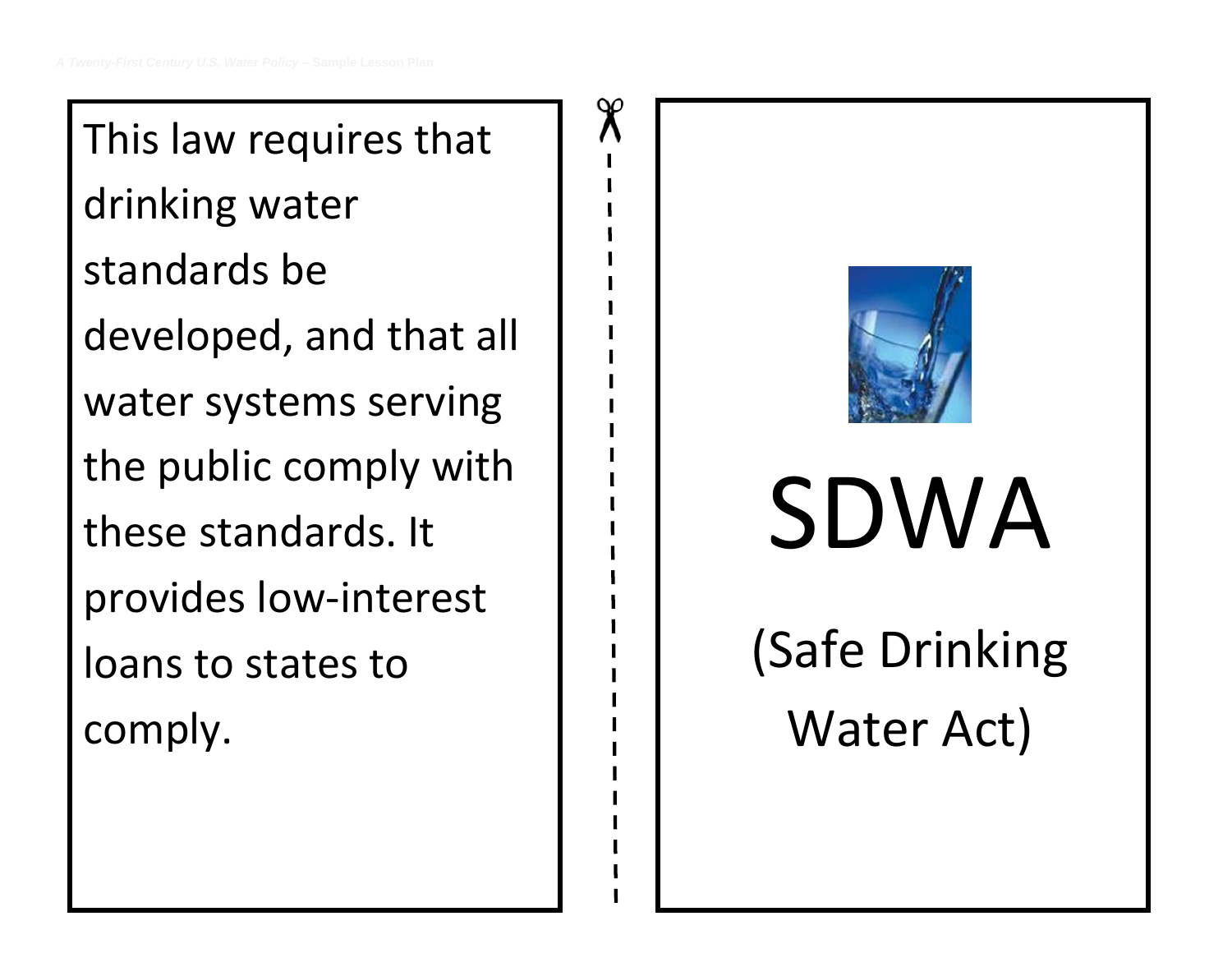This law protects species determined by the government to be in danger of extinction, and protects the habitat essential to these species' continued survival.

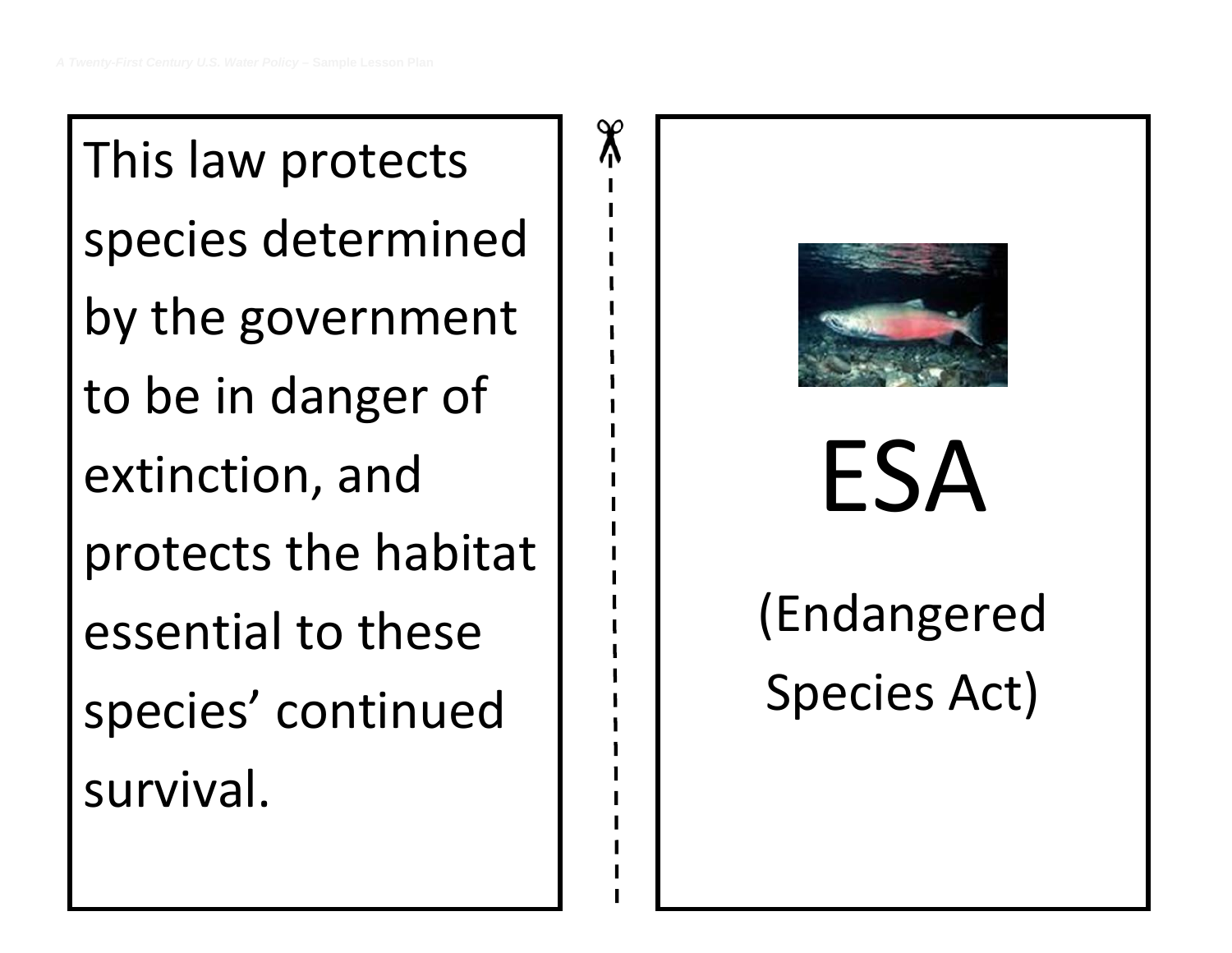This law establishes crop subsidies and other agricultural programs, such as funds for rural development, water conservation and irrigation programs.

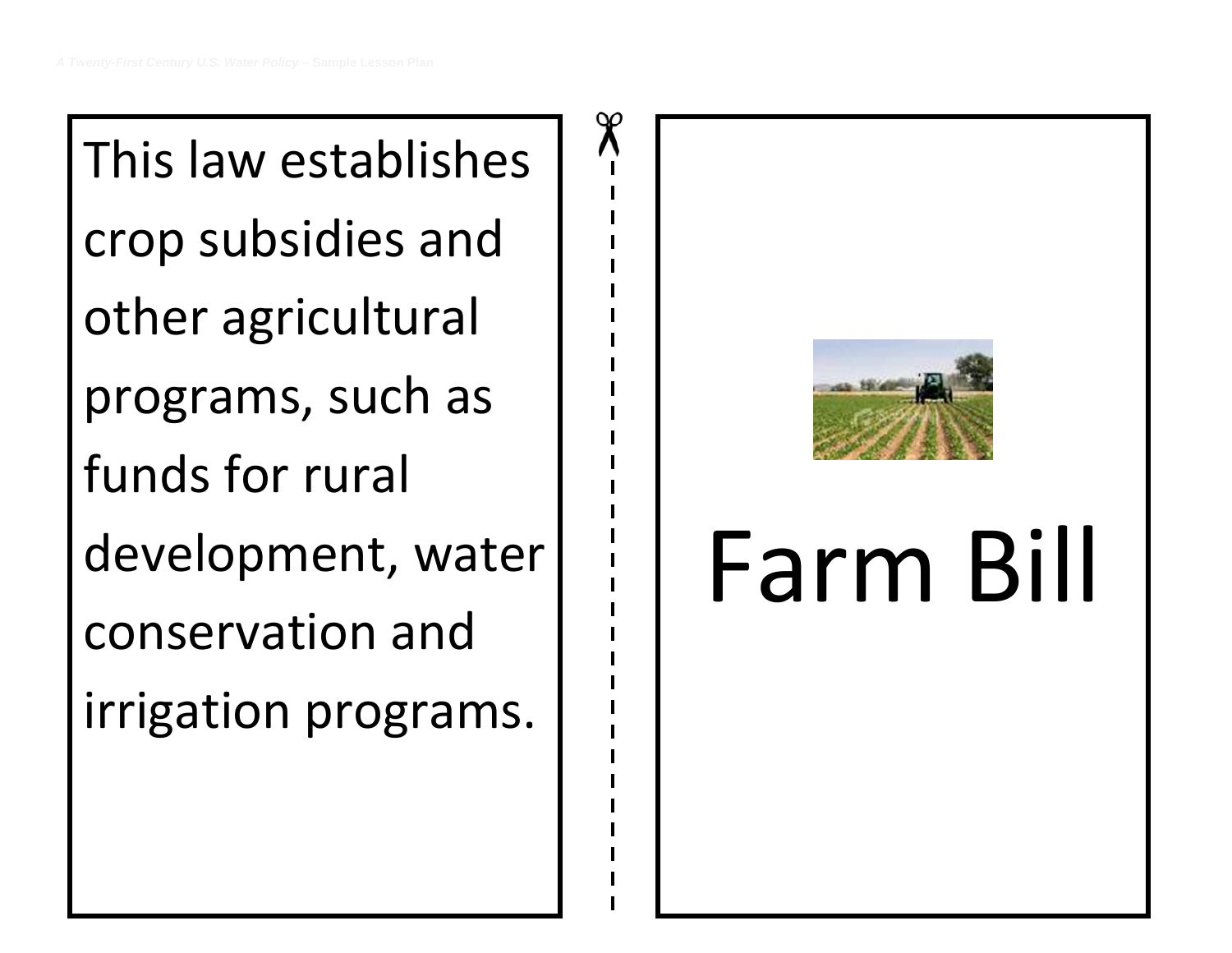This law requires that when the actions of a federal agency may negatively impact the environment, a study is first done to understand what the impacts will be.